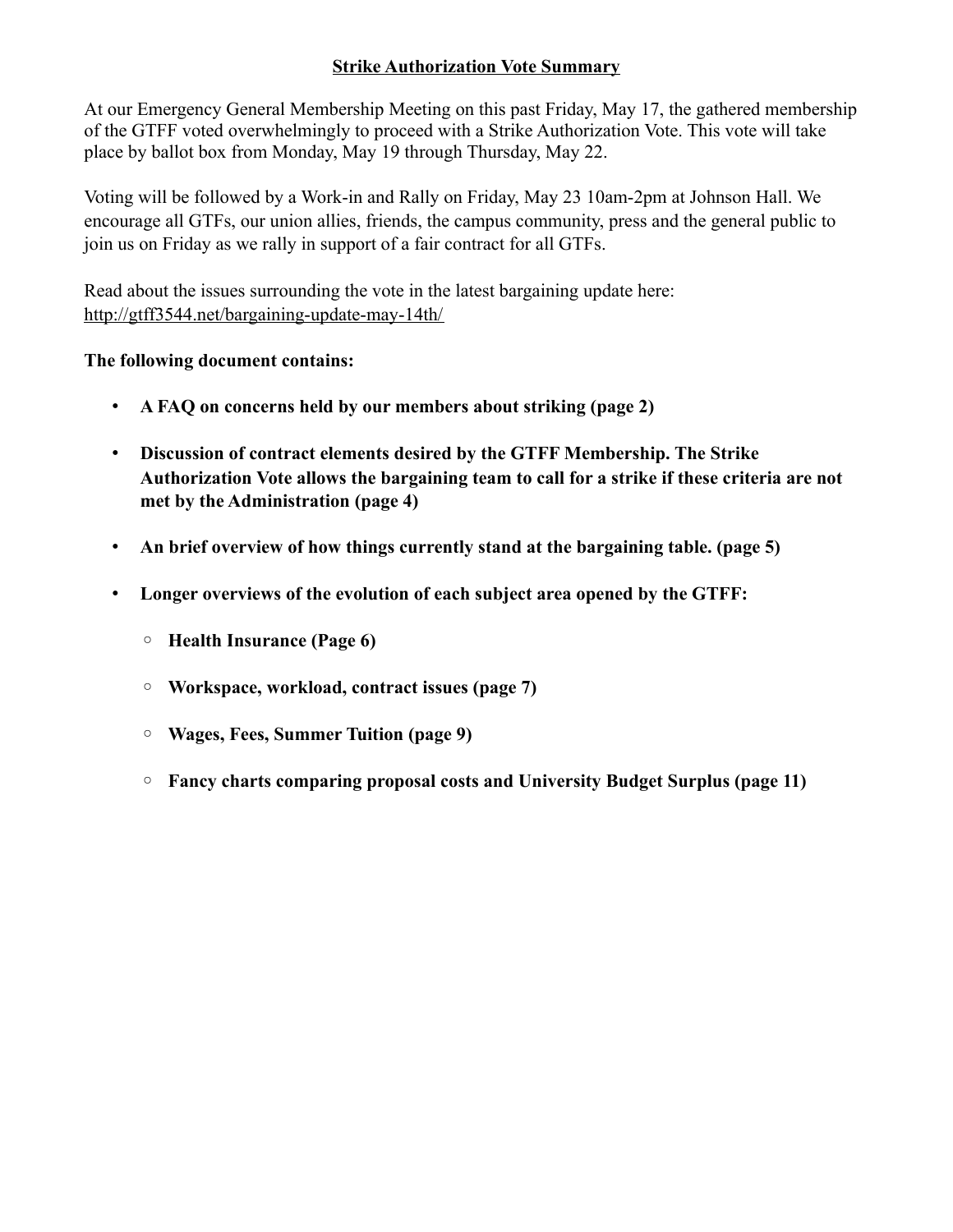# **Frequently Asked Questions**

## **When might a strike happen?**

Under Oregon state law, a strike may not legally be held until after the bargaining teams have declared impasse, requested & been assigned a government mediator, mediated for at least 15 days, and sat in a "cooling off period" for 30 days. The current vote is for a strike that follows all these rules and timelines.

# **How would a strike happen?**

The membership at a general membership meeting with hundreds of people voted overwhelming to hold hold an official ballot box strike authorization vote. An official strike authorization vote must be by secret ballot with notice and opportunity to all full (blue card signing) GTFF members allowed to vote. The GTFF bylaws state we must reach a quorum of at least 30% of full GTFF members casting a vote, and at least 60% of those voting must vote in favor of a strike for it to be authorized. If a strike is authorized, the bargaining team then may call for a strike if our bottom lines are not met that were voted on at the general membership meeting by all those present. The members are allowed to hold future membership meetings to set new bottom lines and/or decide to hold a new strike authorization vote.

## **Will my I stop getting paychecks?**

During a strike that follows Oregon labor laws, you may have your pay cut for the exact number of hours you miss from work. In the history of graduate union strikes Universities have been unable or unwilling to cut actual pay because 1) they have a very hard time keeping track of your hours and which hours you're not working, and 2) often an agreement to go back to work includes no loss of pay if grading and other tasks are caught up on. However the university would have the right to cut pay, but they would have to guarantee your job is yours again at the conclusion of the strike if we follow labor laws in conducting our strike.

# **Will they cancel my insurance during a strike?**

As long as you have worked at least 87 hours in any term you have worked at least a .2 FTE. Anyone who has worked at least a .2 FTE keeps their health insurance regardless of what happens for the remainder of a term. You could stop working completely and drop out of graduate school due to a family emergency or health problem or other reason, and as long as you've worked at least 87 hours in the term you keep your health insurance for the term. Also, if GTFs are on strike one of the conditions of agreeing to go back to work could include that no one loses their health insurance, including those under .2 FTE. In the last 40 years of graduate unions going on strike Universities have never chosen to take away health insurance though they may have had the right to do so.

# **How would a strike affect international GTFs?**

International GTFs maintain all the same rights under the state and federal labor laws as GTFs who from the United States. In the past 40 years of graduate teaching unions there has never been a case of an international grad having their visa status affected due to their participation in a union. If an international grad were to experience any legal problems related to their participation in the GTFF they would have full access to our legal resources to defend and protect them. International grads have the same exact rights as U.S. GTFs to take part in their union, vote or not vote for a strike, walk picket lines, and participate in a legally held strike under the law.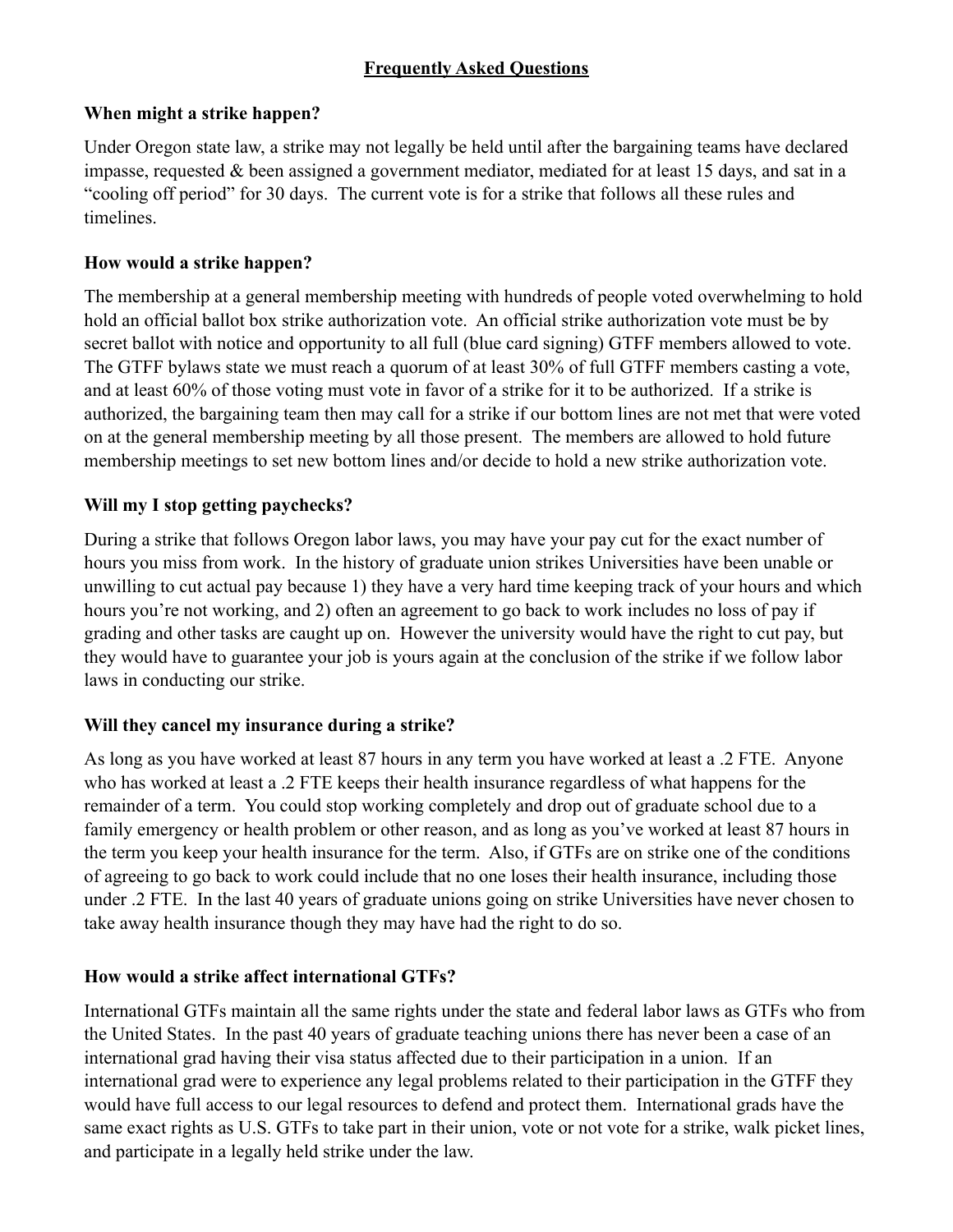### **What does a strike look like?**

GTFs would be encouraged to forgo any tasks for which they are paid by the University. These might include: teaching classes, some research (see below), grading, or administrative work. This does NOT include academic work. You are still expected to attend classes you are enrolled in, complete assignments, attend seminars, do research associated with research credit hours and work on your dissertation. In lieu of performing labor, GTFs join picket teams marching around campus buildings to demonstrate their frustration over bargaining to the University Administration and to the public.

### **How would graduate research assistants take part in a strike?**

Grads in the lab sciences can take part in a strike just as GTFs who teach courses. A strike would only affect the portion of your time related to paid labor, not the portion of your time associated with your academic progress. Grads who teach would, for example, attend own classes they themselves are enrolled in and still spend portions of their day working on their own dissertations, but not go to the courses they teach. Grads who work in labs might still spend time in their labs for part of the day, but join picket lines for some portions of the day. Grads paid at a 0.5FTE are hired for 20 hours of work per week, or 4 hours per day. Thus, a 0.5FTE grad in a research position might choose to spend 2 hours on the picket line in the morning, then 2 more later in the day while still working in the lab during the afternoon and evening. While we all know that grads in the lab sciences do work for their advisors and work for their own dissertations that heavily or completely overlap, suspending part of your time in the lab is a way for you to join with your fellow GTFs to send a message to the administration about the importance and urgency of a fair contract. GTFs whose research activities might require daily upkeep (e.g. feeding animals) or careful monitoring, are encouraged to make sure those activities got done as they are needed in order to not cause any to harm their own academic progress, University property and equipment, or the animals.

## **What about graduate students on Training Grants?**

Graduate students on training grants would not "go on strike" as they are not in the GTFF collective bargaining unit and cannot take part in the strike vote. However they can still take part in the picket lines during their own time and cannot be prohibited from doing so.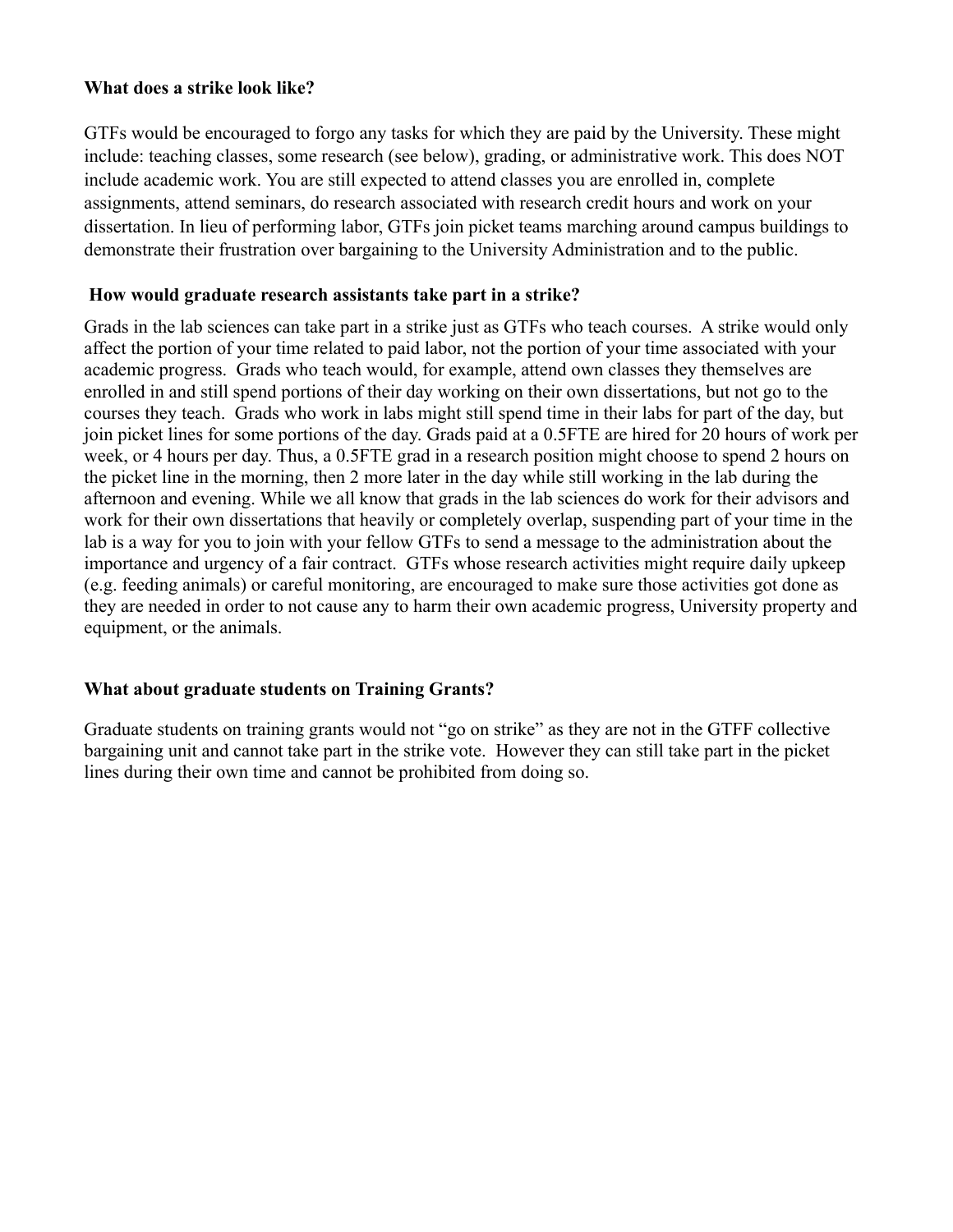# **Bottom Line:**

The general membership voted that if the following items are not met and the membership authorizes a legal strike than the bargaining team may call for a strike:

**1) Salary to match living expenses:** The GTFF membership voted for Level 1 GTF at a .49 fraction to earn enough to meet basic living expenses set by the University of Oregon financial aid office within 4-5 years, depending on inflation.

**2) Protect the current health insurance plan coverage and add Major Dental and increase vision.**  The current healthcare plan offered by GTFF Health and Welfare Trust must not be significantly reduced due to the cap the Administration is suggesting. Our members are not willing to authorize our premiums potentially going up from \$78 to \$200 or \$300 per term or the health insurance plan being significantly altered by cutting benefits or increasing deductibles and co-pays. Our members also voted that we must continue to endeavor to add major dental coverage and increases to our vision benefits.

**3) Keep the cap on fees exactly as it is.** We will not get rid of a flat cap on fees. The administration currently has refused to offer anything except switching to a percentage split, where GTFs would pay 10% of fees and the administration would pay 90% during fall, winter and spring. In summer they propose GTFs pay 90% and University pay 10%.

4) **Paid Medical and Parental Leave**. Lastly the members ask that we have a new collective bargaining agreement which includes paid medical and parental leave. The medical leave would not kick in until after one week absence from work duties. The administration does not want any paid leave whatsoever, they only want to provide unpaid leave as required by law (Family Medical Leave Act).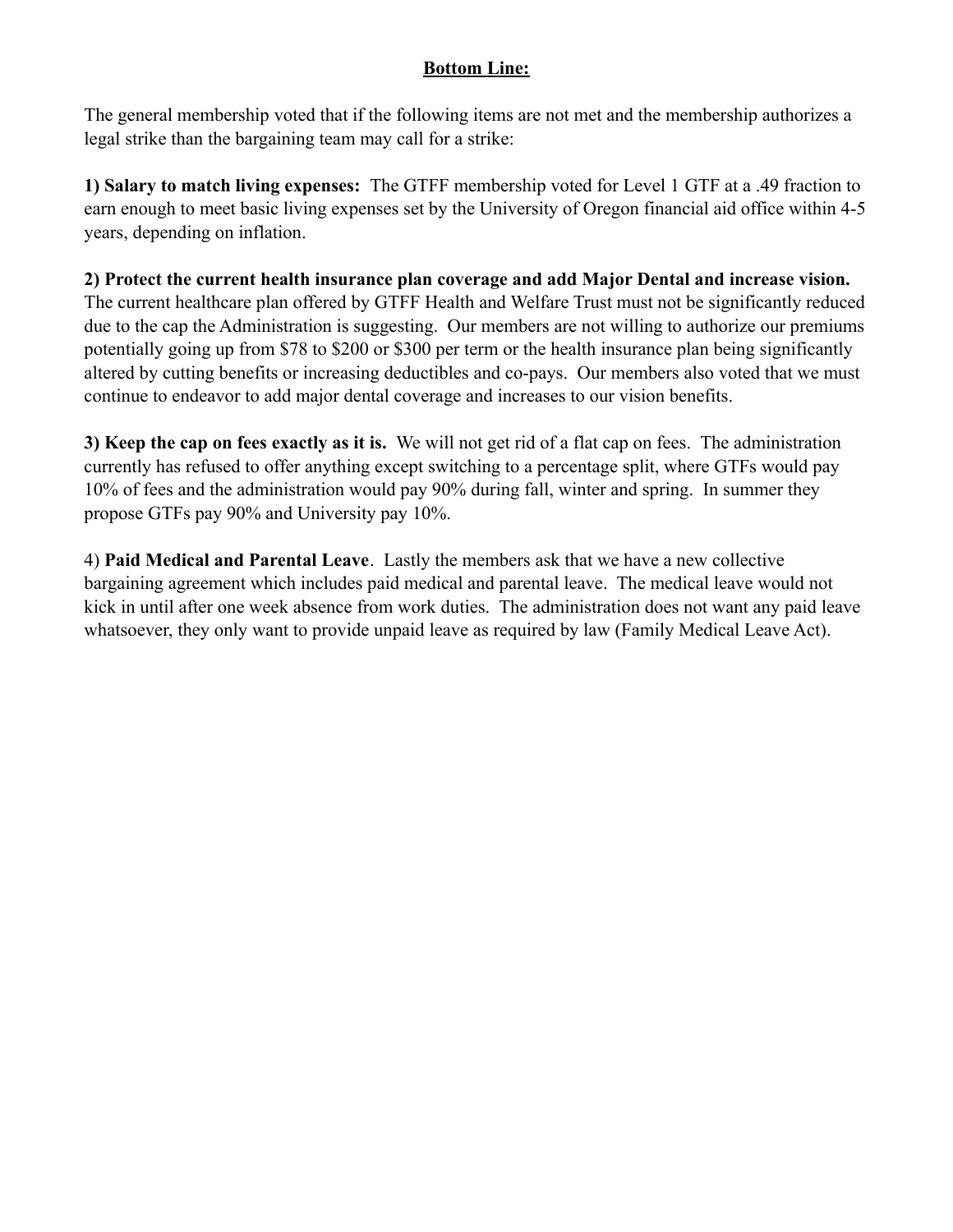#### **GTFF Bargaining Overview as of 5/16/14**

All topics marked with (\*) are bundled into an entire economic package. Offers made on all elements within the package are subject to being changed, as long as the value of the entire package does not shrink. That means, for example, the Administration could create a new package that reduced their offer on wages, as long as they increased offers in other areas that at least met the decreased in wages. This allows sides to work towards each other in reaching an agreement, but gives flexibility for both sides to emphasize their priorities. Reducing the size of the package, and thus moving further away from coming to an agreement with the other party is frowned upon in contract negotiations (bad-faith bargaining).

Many articles have already been "TA'd" or Tentatively Agreed to. This means the two sides are reached an agreement on new contract language on a topic, signed off on the new language, and have finished discussing it.

**\*Wages:** The Administration proposes 3% raise to the minimum salaries, we propose 5.5% per year for two years. The University proposal would eventually cover basic living expenses for GTFs in 10+ years, while the GTF proposal would provide a living wage in 4-5 years, depending on inflation.

**\*Summer Waivers:** The latest administration proposal included an open faced summer sandwich (i.e. GTFs could get summer tuition waivers for working 2 terms in the year preceding the summer, without any requirement to work during the following academic year), but this of course depends on the rest of the economic package.

**\*Fees:** The administration wants a 10% GTF / 90% Administration split on fees in the school year, and 90% / 10% split in summer. We currently are offering to stick with the \$61 cap. The administration has agreed to a ≈\$300 SEVIS reimbursement for international graduate students, depending on the rest of the financial package.

**\*Healthcare:** We still want major dental, and \$300 per year for vision rather than \$200. They want a 7% cap on premium increases over two years or taking away the ability of the Trust to manage the plan. Healthcare premiums typically go up 10% per year average over the last 10 years. With a cap, premiums for individuals could potentially go up to \$300 per term for GTFs in the second year of the contract, while currently costs are \$78/term. The actual cost to GTFs is unknown, but a two-year cap that is lower than the annual increase is very likely to substantially increase costs to GTFs.

**\*Paid Leave:** They want no paid leave but provide more systematic processes for getting unpaid leave. We want up to 6 weeks per year paid leave for documented medical issues that require more than one week leave. We want 6 weeks paid leave for parents. We want 5 days paid bereavement leave for the death of a family member.

**Lay Offs:** The parties have TA'd protections so that GTFs may no longer be laid off due to low enrollment. GTFs may still be laid off due to academic reasons or departmental financial reasons (such an entire department being shut down).

**Workspace:** We have TA'd a guarantee for kitchens to not being taken away from where they already exist. An agreement was made asking GTFs to keep facilities clean in the same manner as faculty and administrative staff, as long this work does not push GTFs beyond their contractually obligated time limits on work. These tasks include such things as cleaning dishes GTFs have used or dealing with overflowing trash and recycling receptacles in their offices. We have TA'd internet access where needed to do our jobs, and to be on a committee that plans expansion of the wireless system.

**Workload:** The administration has agreed to provide workload allocation forms to departments/supervisors so that GTFs can request their use. The GTFF would like access to these forms in the future, but the Administration is reluctant to keep records of them.

**Other:** Both sides have TA'd articles about Union Rights, Dues Deduction, Personnel Files, Evaluations, Grievances, Arbitration, Discipline and Discharge, Hiring, Printing of the Contract, Criminal Background Checks, Drug Testing, and Late Pay. We also got the Administration to drop their attempts to make GTFs cover the work of other campus workers who might be on strike (GTFs don't have to scab).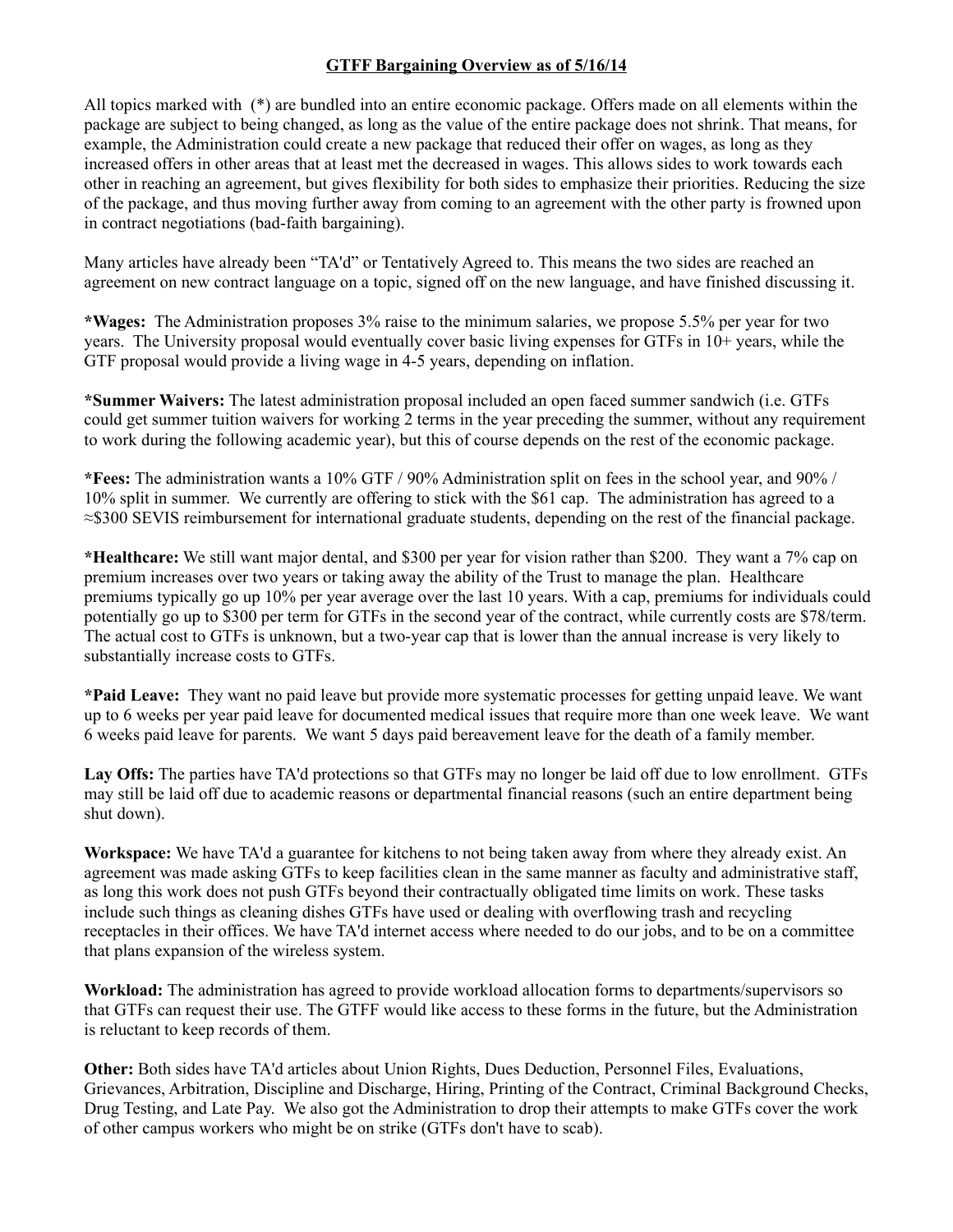## **Longer Health Insurance Overview**

**A little history:** Every bargaining cycle, the UO administration and the GTFF negotiate the amount of money the University will pay to support GTFF health care. Historically, this has been bargained as a *lump sum*, paid to the GTFF Health and Welfare Trust for the purposes of buying insurance. Over time, this practice evolved into negotiating how much money the University would pay *per member*, and eventually into a *proportional* arrangement, whereby the University pays a given percentage of healthcare premiums for individual members. In our last cycle, the Administration proposed standardizing this amount at 95% of premiums for all members and dependents. This was intended to "share the risk" of increasing healthcare costs between the University and GTFs, by having both sides pay a percentage, rather than a fixed sum, of the premiums.

Let's recap where the two sides started, and where we wound up this week:

## **Opening positions:**

- **GTFF:** Maintain the current 95/5 premium split; add major dental and improved vision coverage at an estimated cost of \$600k/yr.
- **Admin:** Maintain the current 95/5 split, but only for premium costs up to 5% higher than current during the life of the contract; after that, all cost increases borne 100% by GTFs. Cost year to year varies, but had this been in effect last year, GTF health premiums would have increased an *average* of 288%, from ~\$62 to ~\$235 per term.

## **Current positions:**

**GTFF:** As earlier offer, but with reduced improvement to vision;total estimated cost of \$475k/yr.

## **Admin:** We were presented with two options;

- Option1: Remove control of GTF health plan from GTFF Health Trust, essentially dissolving the Trust; modify the plan to match that offered by the Public Employee Benefits Board, a generally inferior plan.
- Option 2: As earlier offer, but with a 7% over two years "cap."

**The problem:** Aside from the Administration's offer to remove control of the health plan from GTF hands and give us an inferior insurance plan through PEBB – a state run organization offering insurance plans to public employees, the University's proposal to "limit their exposure" on premium increases is a recipe for the slow dismantling of the health plan. The ten-year trend of health premium increases is roughly 9% per year, according to the Health Trust; this is quite in line with the generally increasing cost of health care in the United States, and we recognize that this is a serious concern for employers. However, the level of risk the University proposes we take as individuals is immense. The Administration's proposal will not cover medical inflation, requiring the Trust to either heavily and consistently slash benefits year after year, or pass catastrophic premium hikes on to GTFs.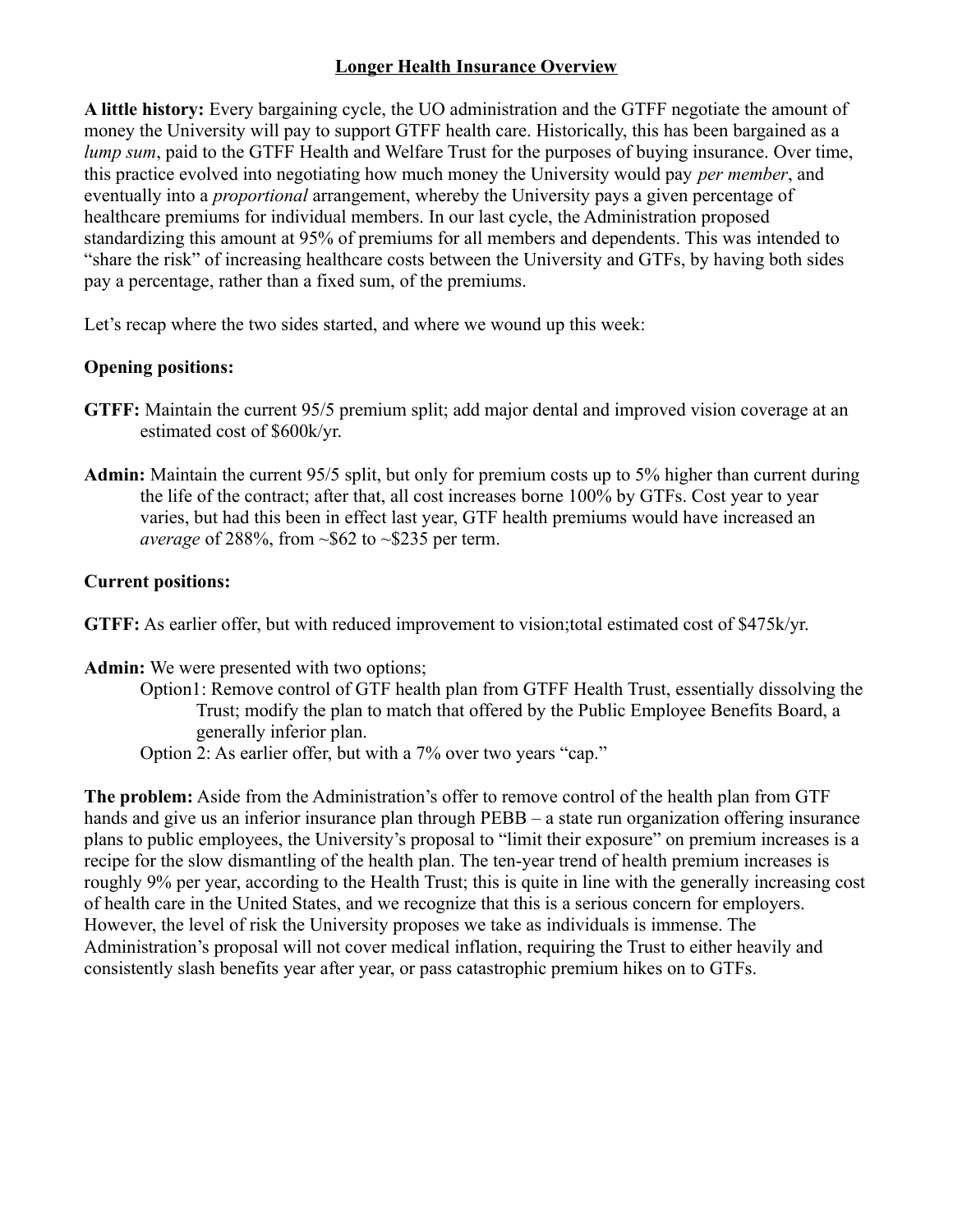**Overview on work-space, workload and contract issues**

| <b>Where We Started:</b>                                                                                                                                                                                                                                                                                                                                                                                                                                                                                                                                                                                                                                                                           | <b>Where We Stand Now:</b>                                                                                                                                                                                                                                                                                                                                                                                                                                                                                                                                                                                                                                                                                                                                                                                                          |
|----------------------------------------------------------------------------------------------------------------------------------------------------------------------------------------------------------------------------------------------------------------------------------------------------------------------------------------------------------------------------------------------------------------------------------------------------------------------------------------------------------------------------------------------------------------------------------------------------------------------------------------------------------------------------------------------------|-------------------------------------------------------------------------------------------------------------------------------------------------------------------------------------------------------------------------------------------------------------------------------------------------------------------------------------------------------------------------------------------------------------------------------------------------------------------------------------------------------------------------------------------------------------------------------------------------------------------------------------------------------------------------------------------------------------------------------------------------------------------------------------------------------------------------------------|
| <b>Kitchen Facilities Access:</b><br>We asked for GTFs to have access to<br>refrigerator, coffee maker or equivalent (i.e.<br>hot water), and microwave, whether in our<br>offices or where they exist within the<br>employing unit (i.e. in faculty lounge if no<br>other facilities exist.                                                                                                                                                                                                                                                                                                                                                                                                       | We TA'd language to give GTFs access to kitchen<br>facilities where they exist, and to make this access<br>explicit                                                                                                                                                                                                                                                                                                                                                                                                                                                                                                                                                                                                                                                                                                                 |
| <b>Wireless Access:</b> We asked that GTFs have<br>access to wireless where it is needed for them<br>to perform work duties (primarily in<br>classrooms and offices).                                                                                                                                                                                                                                                                                                                                                                                                                                                                                                                              | We TA'd language that will ensure GTFF<br>representation on the committee that is investigating<br>the cost and implementation of increased and<br>improved wireless on campus, and that will ensure<br>that GTFs have internet access where it is required to<br>perform work duties; if this is not possible, then<br>work duties will be changed to accommodate this<br>limitation.                                                                                                                                                                                                                                                                                                                                                                                                                                              |
| <b>Office cleanliness:</b> We asked that GTF<br>offices be kept to the same standards as other<br>offices; messy, dirty and unkempt offices<br>undermine our image of professionalism; we<br>asked that garbage and recycling be emptied,<br>or that GTFs have access to facilities to empty<br>these ourselves (i.e. in the same building or<br>even on the same floor), and that these<br>additional cleaning duties be monitored to fit<br>within our FTE.                                                                                                                                                                                                                                      | We TA'd language that agrees to either include<br>cleaning duties in our FTE workload when janitorial<br>staff cannot, or to ask for increased awareness of<br>cleaning in GTF offices when possible.                                                                                                                                                                                                                                                                                                                                                                                                                                                                                                                                                                                                                               |
| Change in workspace: We asked that a<br>similar and/or equivalent, safe, clean<br>workspace be provided in the event that GTFs<br>have to leave their office (this happened with<br>Poli Sci, for example).                                                                                                                                                                                                                                                                                                                                                                                                                                                                                        | If workspace is unavailable, the administration<br>agreed to insert language that would provide either<br>an alternative but comparable space or change of<br>duties if the new space is incomparable                                                                                                                                                                                                                                                                                                                                                                                                                                                                                                                                                                                                                               |
| <b>Paid Leave:</b> We asked for:<br>paid parental leave (6 weeks, just like<br>faculty won with UA),<br>paid sick/medical leave (6 weeks,<br>parity with UA and SEIU),<br>and that in addition to maintaining our<br>salary and health insurance during<br>these vulnerable times, that the<br>University implement a system to<br>officially hire a replacement instructor<br>for the duration of the GTF's absence<br>to be paid an hourly rate.<br>This would eliminate the current ad<br>$\bullet$<br>hoc replacement system, and prevent<br>GTFs who are sick, injured, and/or<br>soon-to-be parents from having to<br>make up work later, and/or return to<br>work earlier than they should. | To work with the Administration, the GTFF offered<br>to adjust their paid leave proposal so that only<br>documented medical issues requiring more than a<br>week absence from work (such as recovering from<br>surgery, pneumonia or being hit by a car) would be<br>covered. These GTFs need time to heal and do not<br>have time in their schedules to make up more than a<br>week's worth of work. The GTFF did accept the<br>Administration's unpaid leave proposal for<br>immigration hearings, jury duty and voting, and a<br>new Article related to these topics was TA'd by both<br>teams. The GTFF's new proposals would save the<br>University an estimated \$90,000. The<br>Administration has yet to accept and maintains its<br>argument that we should not get paid leave because<br>we have never gotten paid leave. |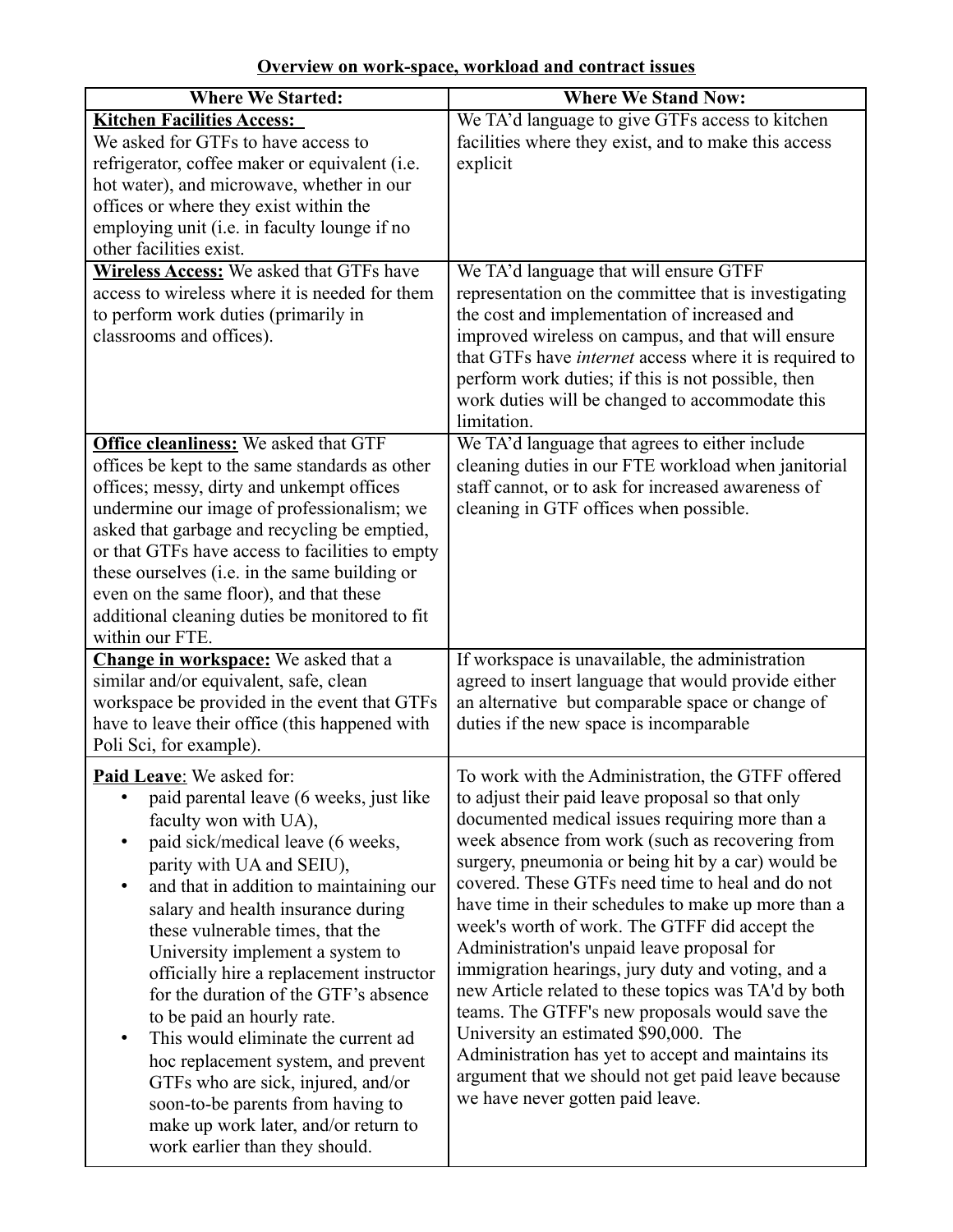### **Make binding lengths of contracts (multi-year contracts)/Signed contracts are binding**

- Win: Admin agreed to no layoffs for unexpected low enrollment (reserve the right to layoff with 30 days notice for other major departmental events such as eliminating a department)
- Win: Admin agreed to language that departments cannot use the costs of tuition/benefits to determine GTF appointments (ie they cannot pick one GTF over another just because one has a family and therefore more expensive insurance than another).
- Concession: They did not agree to language stating that years of funding in offer letters are binding.

#### **No late Pay**

- Win: Admin agreed to extend the emergency loan for late paychecks to the first month of each term (previously it only covered late September pay)
- Win: Admin agreed to use other language (something to the effect of "relief") instead of "loan" for the emergency finances available for this purpose.
- Concession: The admin will not pay GTFs for late fees and interest charges that are the result of the pate pay.

### **Make Standard Workload Allocation Forms (FTE calc sheets)**

Both sides agree to make this a highly encouraged, yet voluntary program across campus. We currently disagree over the process of storing the forms, accessing them after assignments are complete, and whether GTFs have the right to request a written reason if their supervisor refuses to use a workload allocation form. The university did send us a proposal Thursday that allows GTFs to submit input about workload, have the dept store that and provide it to future GTFs for that course.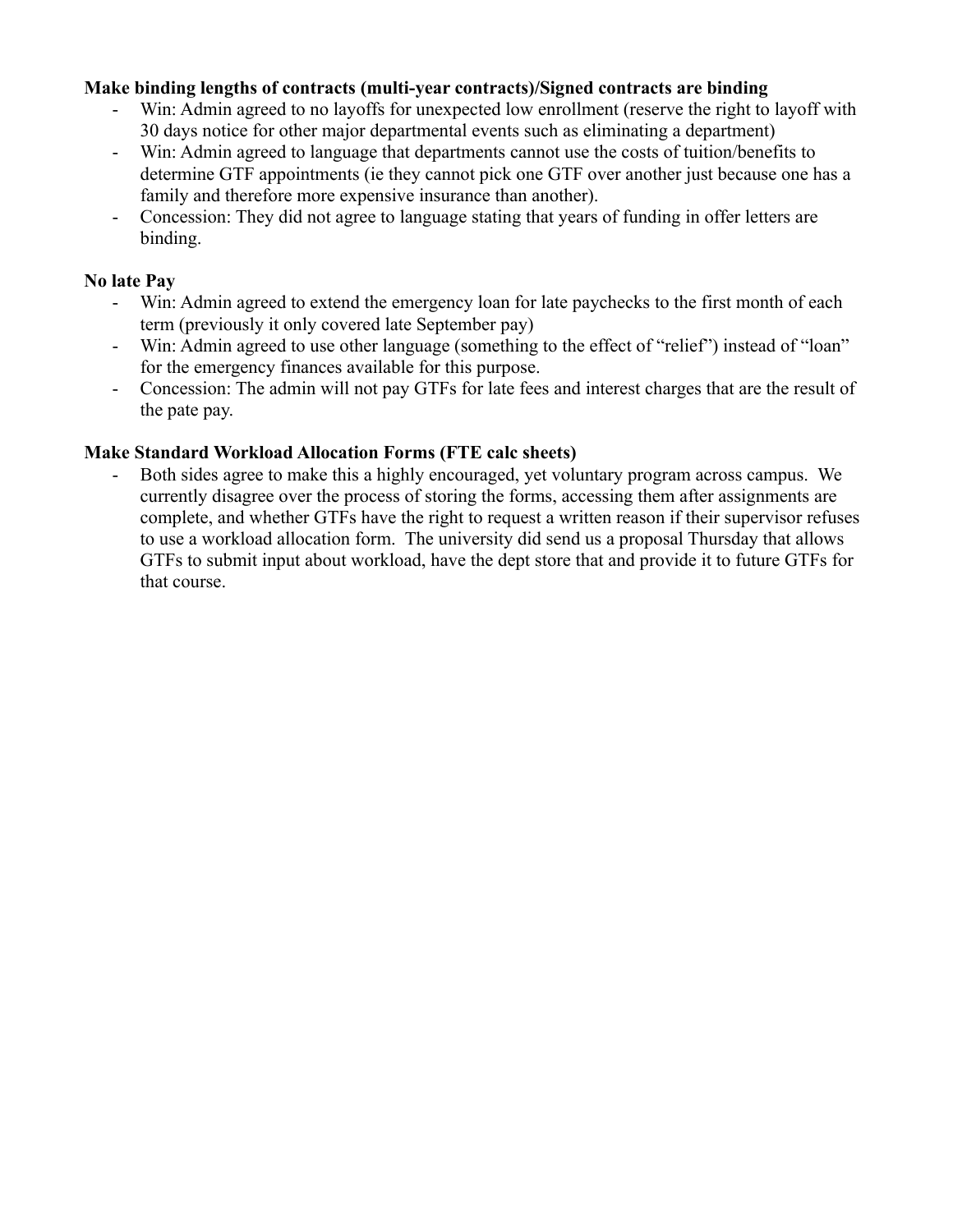# **Initial GTFF Proposal (11/22/13):**

- **6.1% minimum wage increase in each year of contract**
- **\$0 GTF Responsibility concerning mandatory fees**
- **1 Term with GTF appointment required for summer tuition waver**

Additional Cost to Administration from Previous CBA: Wages: \$1,442,000 Fees: \$745,200 Summer Tuition: \$200,200 **Total: \$2,387,000**

## **Initial UO Admin Proposal (1/24/14):**

- **1.5%, 2% minimum wage increase in year 1 and year 2 of contract, respectively**
- **12% GTF Responsibility concerning mandatory fees during AY**
- **88% GTF Responsibility concerning same fees during Summer Term**
- **No Change to terms regarding Summer Sandwich qualification**

Additional Cost to Administration from Previous CBA: Wages: \$307,000 Fees: -\$117,000 (Additional income based on projected 3.5% increase in fees) Summer Tuition: \$0 **Total: \$190,000**

## **Current GTFF Proposal (5/14/14):**

- **5.5% minimum wage increase in each year of contract**
- **\$61 GTF Responsibility concerning mandatory fees (no change from old CBA)**
- **2 Term with GTF appointment required for summer tuition waver**

Additional Cost to Administration from Previous CBA: Wages: \$1,269,000 Fees: \$0 Summer Tuition: \$200,000 **Total: \$1,469,000 GTFF Movement from initial proposal: Decrease of \$918,200**

# **Current UO Admin Proposal (5/14/14):**

- **3%, 3% minimum wage increase in year 1 and year 2 of contract, respectively**
- **10% GTF Responsibility concerning mandatory fees during AY**
- **90% GTF Responsibility concerning same fees during Summer Term**
- **2 Term with GTF appointment required for summer tuition waver**

Additional Cost to Administration from Previous CBA:

Wages: \$602,000.00

Fees: -\$6,000 (Additional income based on projected 3.5% increase in fees)

Summer Tuition: \$200,000

## **Total: \$808,000**

**UO Movement from initial proposal: \$618,000**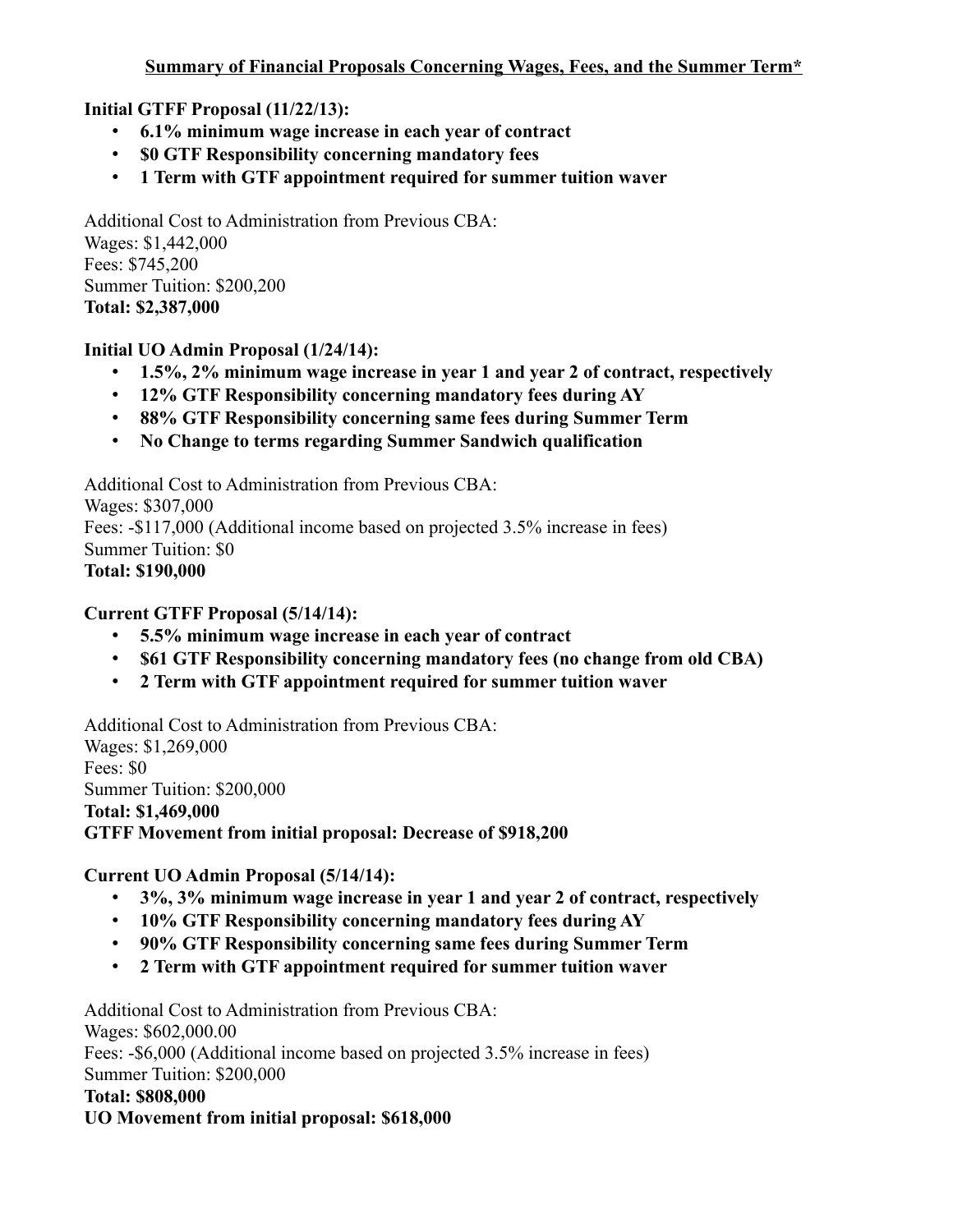#### **The Big (Financial) Picture:**

Although the dollar amounts concerning these specific proposals show similar total movement, the UO administration balances this act with attempts to bust the trust (which later devolved to killing the trust softly) and gut our healthcare benefits by enforcing comically tiny caps on premium increases over the lifetime of the contract. Although current projections of the increase in premiums is low for next year, the increase in premiums for a tiny group of employees (such as 1500 GTFs) is largely determined by a wildly fluctuating number of large claims and is difficult to predict without large amounts of historical data. A low cap coupled with unforeseeable and uncontrollable heavy health care usage in one year would dramatically increase GTF insurance costs.

The GTFF's initial proposals were conservative and easily justifiable. They aimed to close the gap between the minimum gross pay and the estimated living expenses as proposed by the University's financial aid office in three years **without** taking into account inflation. The UO admin proposals have made no progress in closing this gap due in large part to their **unacceptable** proposed percentage fee structure and unwillingness to take on the risk of fluctuating insurance premiums.

The proposals put forth by the administration take small amounts of risk faced by the University and add large amounts of risk to graduate students. The tiny cap placed on health insurance premiums is very likely to result in drastic increases in health insurance costs for GTFs. To manage these costs, the Health and Welfare Trust could be forced to drastically reduce benefits for GTFs in order to cut costs in the face of too low of a cap. GTFs facing serious medical issues could choose to forgo treatment as a means to avoid the cost (this already is known to happen with major dental issues faced by GTFs), putting their physical wellbeing in jeopardy. This shifting of serious physical and financial risk onto GTFs is justified by saving money for the University. A switch to a percentage basis for fees removes much financial security from GTFs, as amounts paid in fees become entirely unknowable in the future. At other Universities, student fees reach into the thousands of dollars, a risk GTFs are currently protected from by a flat dollar-amount cap on fees. This danger to GTFs is justified as means for GTFs and the University to better share the burden of paying student fees, a large portion of which is now paid by the University. However, student fees rates are set entirely by the Administration, and ultimately paid from University pools of money to University pools of money. The only change moving to a percentage basis would have is to increase the revenue pulled in by the University at the expense of GTFs.

We've seen some positive movement concerning reimbursement of SEVIS fees for first time international GTFs and language prohibiting tuition waver costs from affecting hiring decisions, but this small movement resides in the shadow of the elephant in the room.

Following are two charts that compare the cost of each side's overall economic proposals as they've evolved over time. The last chart compares this to the budget surplus the University has in its Education and General Fund. The purple bar is the surplus at the beginning of the current academic year and the orange bar is the growth seen in *just* the current academic year. Both values very easily cover the *two year* cost of GTFF economic package.

> \*All Numbers from Richard Wagner's Aggregate Report on the State of Bargaining (http://gtff3544.net/bargaining-update-may-14th/)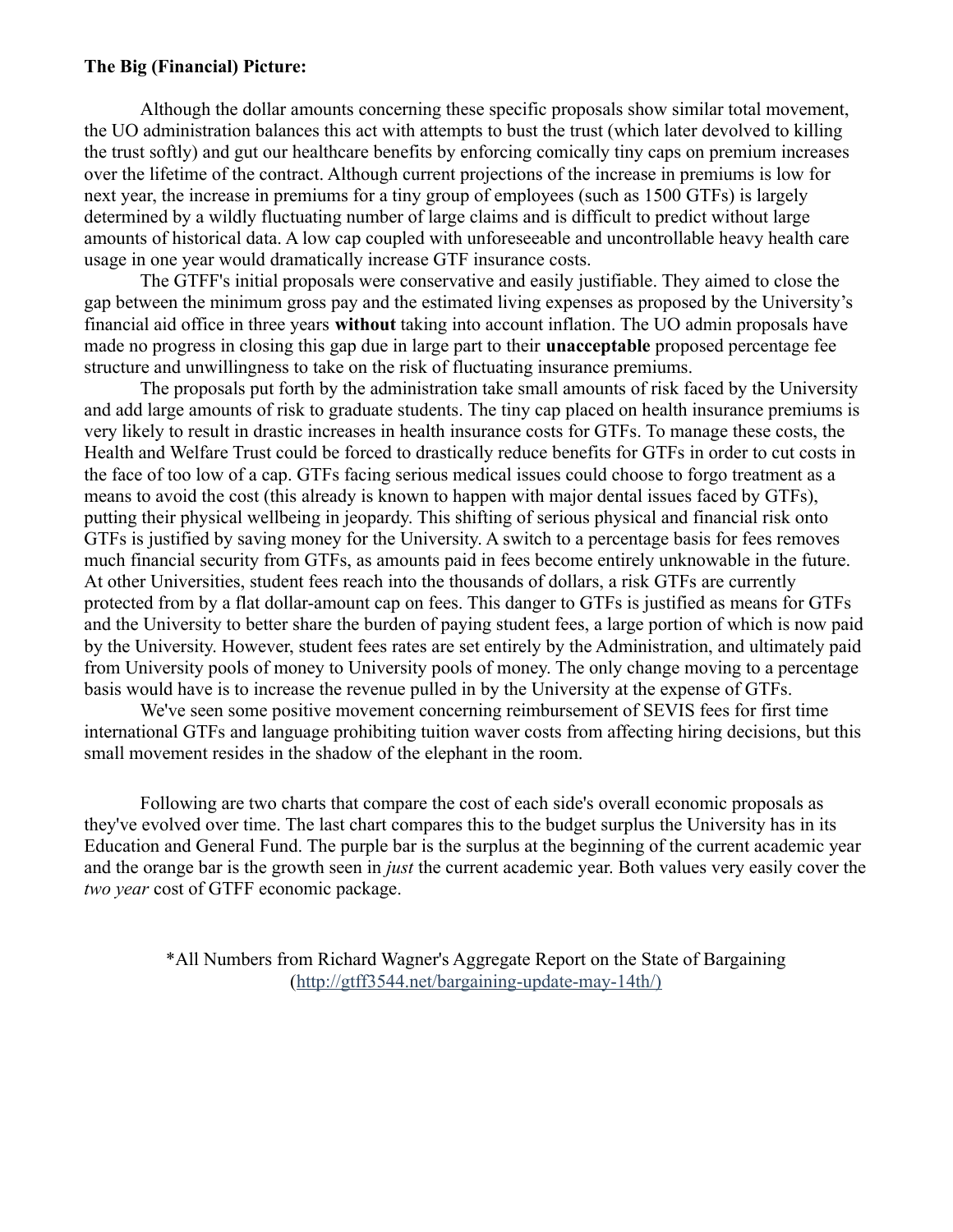

90% UO flip in Sum.

NONE

cost \$100k/year

NONE

cost ~\$32k/year

3%

NONE But, Trust can add and cap applies

UO only pays up to 7% premium increase over life of CBA.

#### Cost to University due to Proposed CBA Changes over life of the contract